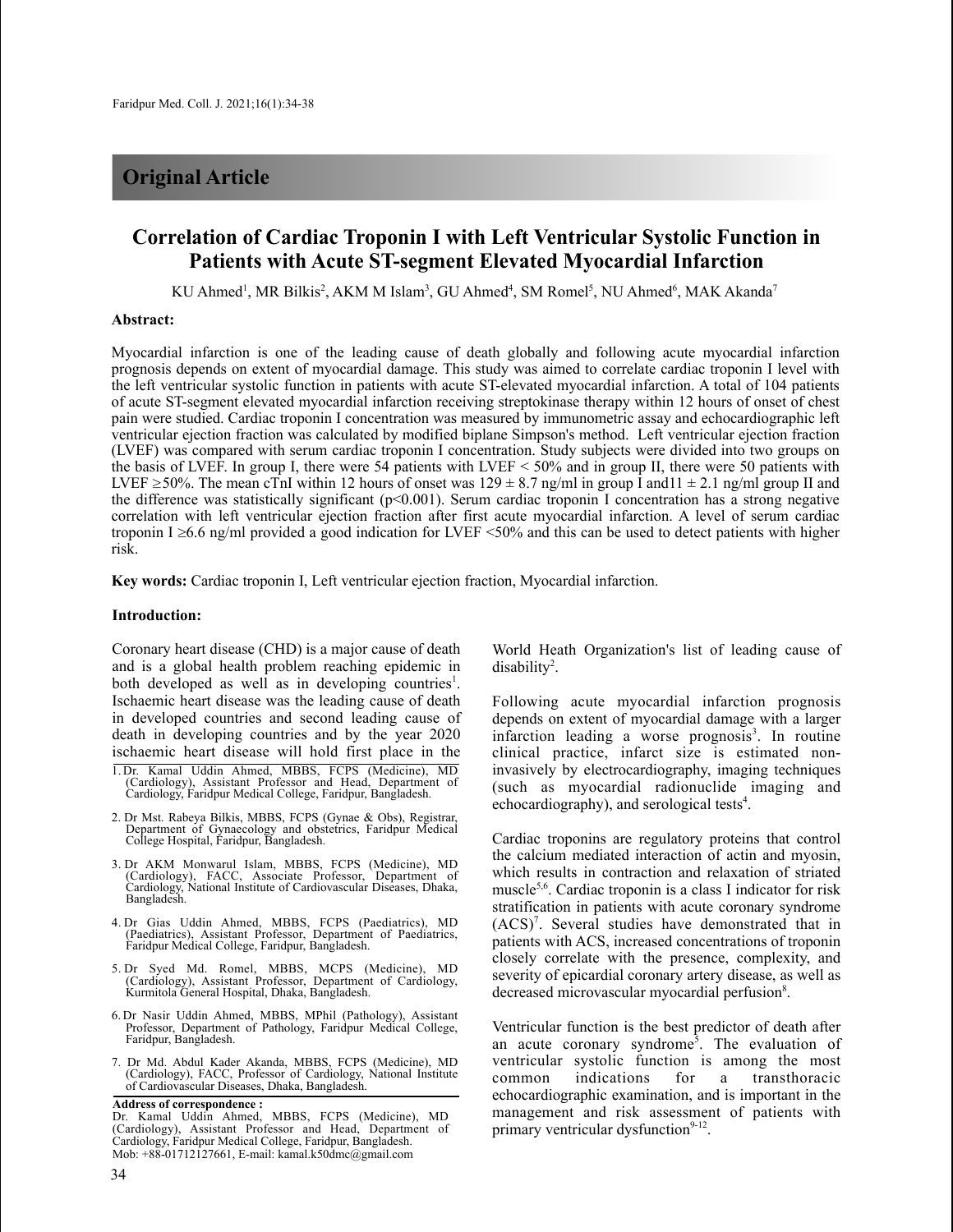Correlation of Cardiac Troponin I with Left Ventricular Systolic Function in Patients with Acute KU Ahmed et al. ST-segment Elevated Myocardial Infarction

## **Materials and Methods:**

This hospital based cross sectional analytic study was performed in the department of cardiology, National Institute of Cardiovascular Diseases, Dhaka, during the period from July 2011 to June 2012. Patients with first acute ST elevation myocardial infarction (STEMI), within 12 hours onset of chest pain who received streptokinase therapy were enrolled with informed written consent. Patients with Old myocardial infarction (old MI), valvular heart disease, congenital heart disease, cardiomyopathy and significant renal impairment (serum creatinine> 1.4 mg/dl) were excluded. Heart causes are excluded by taking history. clinical examination, electrocardiography and echocardiography. Significant renal impairment patients were excluded by measurement of serum creatinine. Demographic data such as age, sex, occupation, height (cm), weight (Kg) and socioeconomic status were also recorded. Risk factors such as smoking, hypertension, diabetes mellitus, dyslipidaemia and family history of coronary artery diseases were also taken under consideration.

Serum troponin I concentration was determined by immunometric assay (Immulite turbo-troponin I; DPC;Los Angeles, USA). Serum troponin I value was measured at admission and between 12-48 hours after the onset of chest pain. The troponin kit reagent used in this study has a cut-off value of 1.0 ng/ml for diagnosis of acute myocardial infarction.

Echocardiograms were done using a GE vivid S5N echocardiographic machine (GE-Vingmed ultrasound, Horten, Norway) with a 3 mHZ multiphase array probe in subjects lying in the left lateral decubitus and supine positions. The echocardiographic techniques and calculations of different cardiac dimensions were performed according to the recommendations of the American Society of Echocardiography. The ejection fraction were obtained using a modified biplane Simpson's method from apical two chamber and four chamber views. Measurements were made from three consecutive beats, and the average of three beats were used for analysis. The ejection fraction was then calculated using left ventricular end-diastolic volume and end-systolic volume estimates.

Study subjects were divided into two groups on the basis of LVEF. In group I, there were 50 patients with LVEF  $\leq 50\%$  and in group II, there were 54 patients with LVEF  $\geq$  50%. All the variables like baseline characteristics and outcome variables were compared between these two groups. After processing of all available information, statistical analysis of their significance were done by using SPSS (Statistical Package for Social Science) software. The significance of differences between the two groups were determined by using appropriate test formula. A p-value  $\leq 0.05$  was considered as significant.

### **Results:**

A total of 104 patients with 54 patients in group I (LVEF  $\leq$  50%) and 50 patients in group II (LVEF  $\geq$ 50%), were with first acute ST elevation myocardial infarction (STEMI), within 12 hours onset of chest pain who received streptokinase therapy were studied. Out of 104 patients 90 were male and 14 were female with a male to female ratio of 6.42: 1. The majority of the study subjects were 50-60 years of age in both groups with the mean age of  $52.9 \pm 11.3$  years in group I and that of 52.7±9.9 years in group II. A male preponderance was observed in both groups with no statistically significant difference between the groups in respect of age ( $p=0.915$ ) and sex ( $p=0.320$ ) (Table I).

**Table I:** Comparison of the study subjects by age and sex.  $(n=104)$ 

| Demographic characteristics | p-value               |                        |              |
|-----------------------------|-----------------------|------------------------|--------------|
|                             | Group-I<br>$(n = 54)$ | Group-II<br>$(n = 50)$ |              |
| Age* (years)                |                       |                        |              |
| $<$ 40                      | 7(13.0)               | 3(6.0)                 |              |
| 40-50                       | 17 (31.5)             | 20(40.0)               |              |
| 51-60                       | 20 (37.0)             | 20 (40.0)              |              |
| 61-70                       | 8(14.8)               | 5(10.0)                |              |
| >70                         | 2(3.7)                | 2(4.0)                 |              |
| Mean $±$ SD                 | $52.9 \pm 11.3$       | $52.7 \pm 9.9$         | $0.915^{ns}$ |
| $Sex^#$                     |                       |                        |              |
| Male                        | 45 (83.3)             | 45 (90.0)              | $0.320^{ns}$ |
| Female                      | 9(16.7)               | 5(10.0)                |              |

Figures in the parentheses denote corresponding percentage

\* Data were analysed using unpaired t-test and were presented as mean  $\pm$  SD.

# Data were analysed using Chi-square  $(\chi^2)$  test.

ns= Not significant.

According to body mass index (BMI)

According to comparison of patients by body mass index (BMI), the mean BMI was higher in group I  $(28\pm3.0)$  than that of group II  $(26.1\pm2.3)$  with statistically significant difference (p=0.002). Prevalence of all the cardiovascular risk factors except family history of IHD were relatively low in the group-I than those in group-II, but the difference between the two groups with respect to risk factors distribution was not significant ( $p > 0.05$  in each case), (Figure I) (Table II).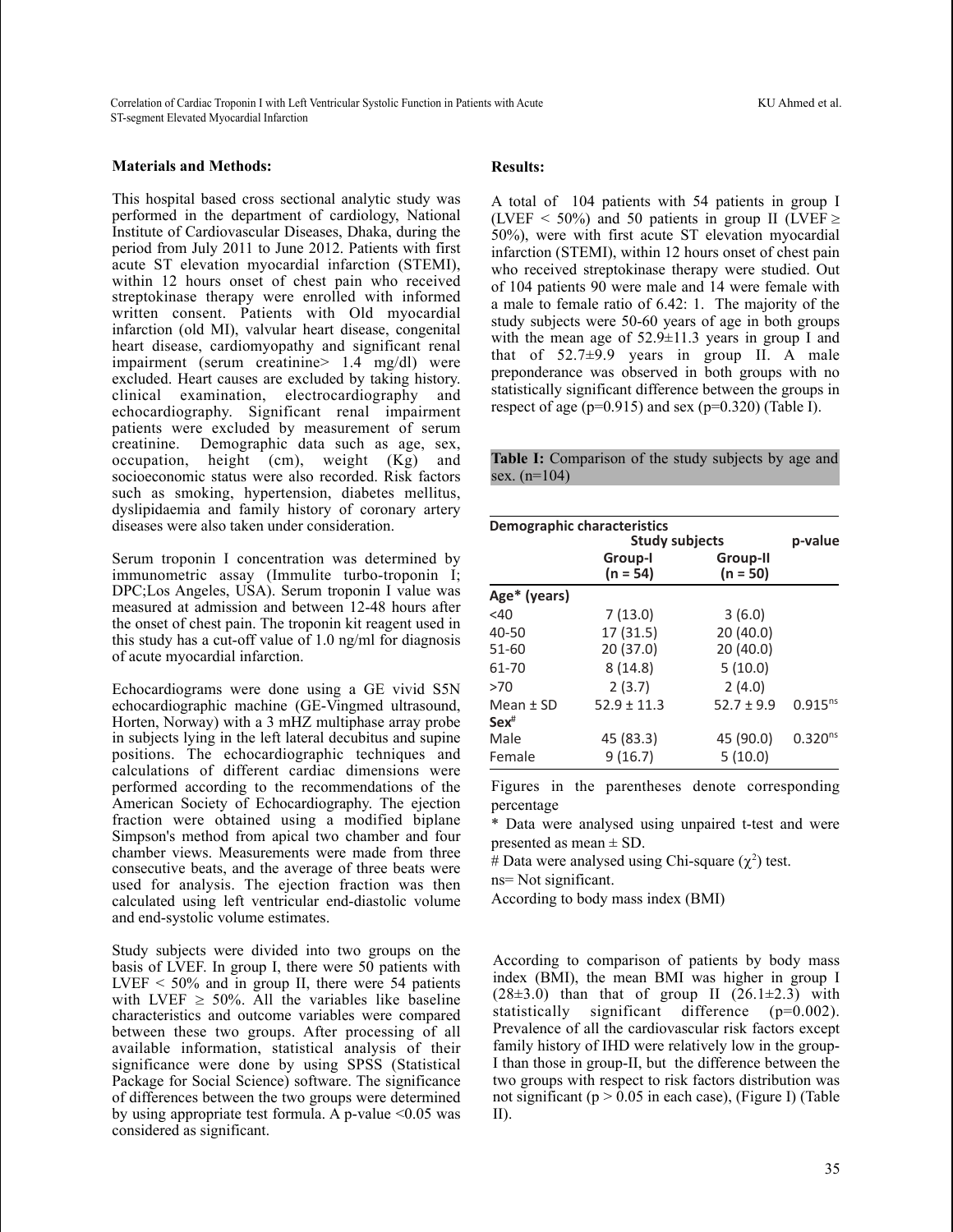| BM <sup>#</sup> | <b>Study subjects</b> | p-value                |       |
|-----------------|-----------------------|------------------------|-------|
|                 | Group-I<br>$(n = 54)$ | Group-II<br>$(n = 50)$ |       |
| Normal          | 6(11.1)               | 16 (32.0)              |       |
| Overweight      | 31(57.4)              | 30(60.0)               |       |
| Obese           | 57(31.5)              | 4(8.0)                 |       |
| Mean $±$ SD     | $28.2 \pm 3.0$        | $26.1 \pm 2.3$         | 0.002 |

**Table II:** Comparison of patients by Body Mass Index (BMI) (n=104)

Figures in the parentheses denote corresponding percentage

# Data were analysed using Chi-square  $(\chi^2)$  test.



**Fig 1:** Distribution of study subjects by cardiovascular risk factors. (n=104)

Comparison of cardiac biomarkers and enzyme showed the mean cTnI on admission was  $38.8 \pm 8.4$  ng/ml in group I and  $6.1 \pm 3.5$  ng/ml in group II and the mean cTnI between 12-48 hours after onset of chest pain was 129 $\pm$ 68.7 ng/ml in group I and 11.0 $\pm$ 2.1 ng/ml in group II. Data showed significant  $(p<0.001)$  difference of cTnI between two groups (Table III).

|  | Table III: Comparison of cardiac biomarkers and |  |  |
|--|-------------------------------------------------|--|--|
|  | enzyme between groups. $(n=104)$                |  |  |

|                                                        | <b>Study subjects</b> |                               |         |
|--------------------------------------------------------|-----------------------|-------------------------------|---------|
| <b>Cardiac biomarkers</b>                              | Group-I<br>$(n = 54)$ | <b>Group-II</b><br>$(n = 50)$ | p-value |
| cTnl on admission (ng/ml)                              | $38.8 \pm 8.4$        | $6.1 \pm 3.5 \leq 0.001$      |         |
| cTnI between<br>12-48 hrs (ng/ml)                      | $129.6 \pm 8.7$       | $11.0 \pm 2.1 \le 0.001$      |         |
| CK-MB on admission (U/L) 107.8 ± 12.8 61.4 ± 7.8 0.003 |                       |                               |         |

\* Data were analysed using unpaired t-test and were presented as mean  $\pm$  SD

Estimation of cardiac troponin I and LVEF on admission revealed that among 54 patients with LVEF  $\leq$ 50%, 25 patients had serum troponin I  $\geq$ 6.6 ng/ml and 29 patients had <6.6 ng/ml. On the other hand, out of 50 patients with LVEF  $\geq$ 50%, 6 patients had serum troponin I  $\geq 6.6$  ng/ml and 44 patients had <6.6 ng/ml (Table IV).

**Table IV:** Cardiac troponin I on admission and LVEF.  $(n=104)$ 

| <b>Troponin I on</b><br>admission |                                | <b>Ejection Fraction</b> | <b>Total</b> |
|-----------------------------------|--------------------------------|--------------------------|--------------|
| (ng/ml)                           | <50% (Reduced) 50% (Preserved) |                          |              |
| 6.6                               | 25 (46.30%)                    | 06 (12.0%)               | 31           |
| < 6.6                             | 29 (53.70%)                    | 44 (88.0%)               | 73           |
| Total                             | 54 (100%)                      | 50 (100%)                | 104          |

The sensitivity of cardiac troponin I on admission in predicting reduced LVEF of those who had it was  $(25/54)$  100 = 46.3%, while the specificity of the test in correctly detecting those who did not have reduced LVEF was  $(44/50)$  100 = 88%. The positive predictive value (PPV) of the test was  $(25/31)$  100 = 80.6% and the negative predictive value (NPV) of the test was  $(44/73)$  100 = 60.3%. The percentage of false positive and false negative as yielded by test were  $06/31 \quad 100 =$ 19.4% and 29/73 100 = 39.7% respectively. The overall diagnostic accuracy of Troponin I in correctly detecting LVEF is  $(25 + 44)/104$  100 = 66.3% (Table V).

**Table V:** Performance of cTnI on admission in predicting LVEF <50%.

| cTnl                         |       |     | Positive<br>predictive predictive | <b>Negative</b><br>Sensitivity Specificity value (PPV) value (NPV) |
|------------------------------|-------|-----|-----------------------------------|--------------------------------------------------------------------|
| Prediction of<br><b>IVFF</b> | 46.3% | 88% | 80.6%                             | 60.3%                                                              |

Estimation of cardiac troponin I between 12-48 hours of onset of chest pain and LVEF showed that among 54 patients with LVEF <50%, 53 patients had serum troponin I  $\geq 6.6$  ng/ml and 1 patient had <6.6 ng/ml. On the other hand, out of 50 patients with LVEF  $\geq$ 50%, 29 patients had serum troponin  $I \geq 6.6$  ng/ml and 21 patients had <6.6 ng/ml (Table VI).

The sensitivity and specificity of Troponin I after 12 hours of admission in predicting reduced LVEF were 98.1% and 42% respectively, while PPV and NPV of the tests were 64.6% and 95.5% respectively. False positive and false negatives as yielded by the tests were 35.4% and 4.5% respectively. The diagnostic accuracy of the test was 71.2%. <sup>36</sup>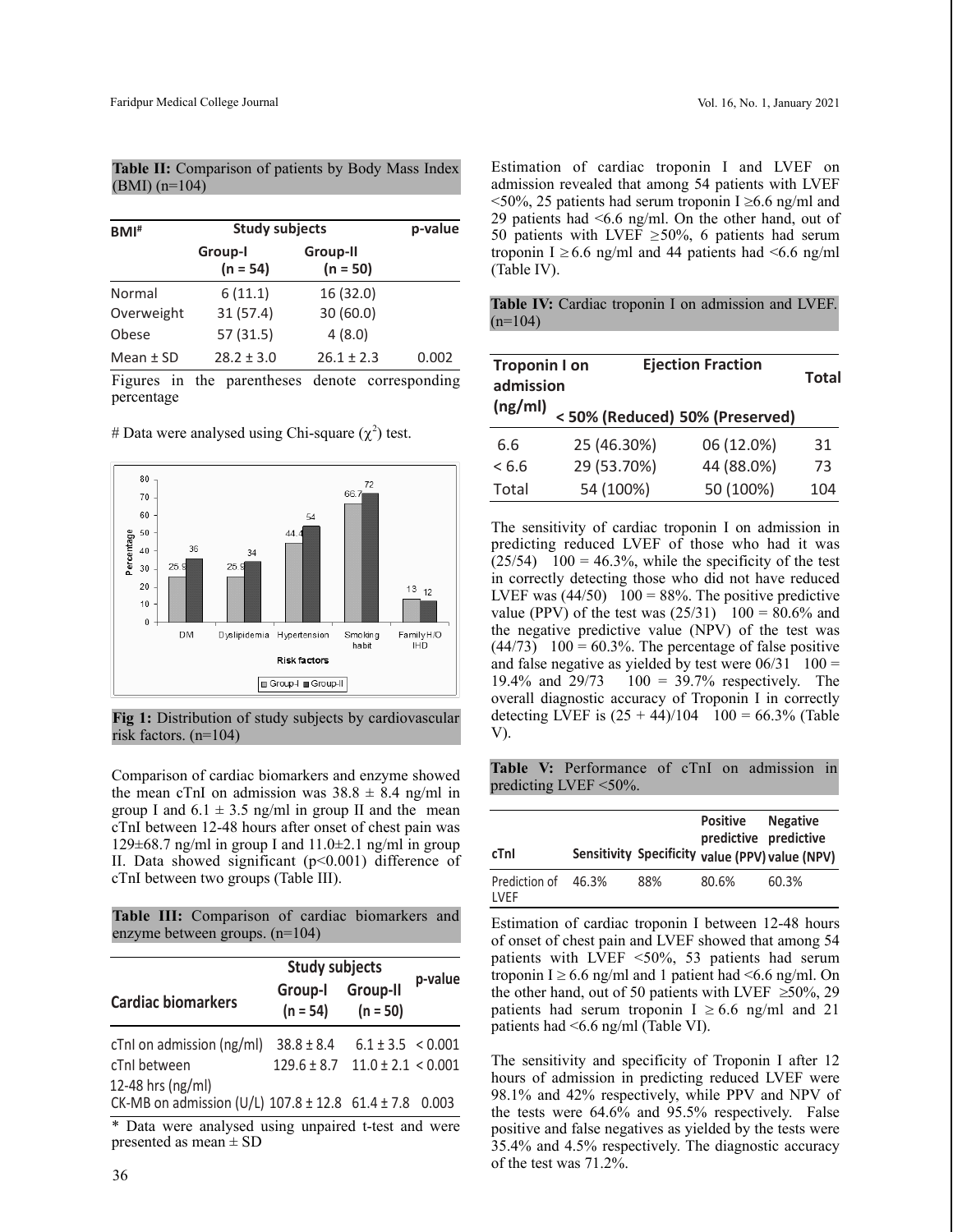**Table VI:** Cardiac troponin I between 12-48 hours of onset of chest pain and LVEF. (n=104)

| Troponin I between 12-48 |                                |              |     |  |  |  |
|--------------------------|--------------------------------|--------------|-----|--|--|--|
| hours (ng/ml)            | <b>Ejection Fraction</b>       | <b>Total</b> |     |  |  |  |
|                          | <50% (Reduced) 50% (Preserved) |              |     |  |  |  |
| 6.6                      | 53 (98.15%)                    | 29 (58.0%)   | 82  |  |  |  |
| < 6.6                    | 01 (1.85%)                     | 21 (42.0%)   | 22  |  |  |  |
| Total                    | 54 (100%)                      | 50 (100%)    | 104 |  |  |  |

The sensitivity and specificity of Troponin I after 12 hours of admission in predicting reduced LVEF were 98.1% and 42% respectively, while PPV and NPV of the tests were 64.6% and 95.5% respectively. False positive and false negatives as yielded by the tests were 35.4% and 4.5% respectively. The diagnostic accuracy of the test was 71.2%.

**Table VII:** Performance of cardiac troponin I between 12-48 hours of onset of chest pain in predicting LVEF  $<$ 50%

| cTnl                        |     | <b>Positive</b><br>predictive | <b>Negative</b><br>predictive<br>Sensitivity Specificity value (PPV) value (NPV) |
|-----------------------------|-----|-------------------------------|----------------------------------------------------------------------------------|
| Prediction 98.1%<br>of LVEF | 42% | 64.6%                         | 95.5%                                                                            |

The Spearman correlation between cardiac troponin-I (cTnI) and left ventricular ejection fraction showed that as cTnI increases the LVEF decrease bearing a negative correlation between the two variables ( $r=0.517$ ,  $p <$ 0.001) (Figure 2).



cTnI on admission (ng/ml)

**Fig 2:** Correlation between cTnI on admission and LVEF

The Spearman correlation between cardiac troponin-I (cTnI) between 12-48 hrs of onset of pain and left ventricular ejection fraction. The two variables bearing a negative correlation suggesting that the higher the level of cTnI the lower is the LVEF ( $r = -0.827$ ,  $p <$ 0.001) (Figure 3).



cTnI between 12-48 hrs (ng/ml)

**Fig 3.** Correlation between cTnI between 12-48 hrs of onset of pain and LVEF.

## **Discussion:**

cTnI is accepted as a highly reliable biochemical marker for detecting myocardial damage, and its use in the diagnosis of acute myocardial infarction is increasing<sup>11,12</sup>. Data shows that cTnI is related to the amount of myocardial damage, but there are very few studies to substantiate the claim<sup>13-15</sup>. cTnI release closely relates to infarct size and therefore inversely correlates with left ventricular ejection fraction, as there is inverse relation between infarct size and left ventricular ejection fraction $16-18$ .

In this study it was found that 46.3% of patients of group I and 12% of patients of group II had  $\geq 6.6$  ng/ml cTnI on admission. On the other hand 53.7% of patients in group I and 88% of patients in group II had cardiac troponin  $I \leq 6$  ng/ml. The mean troponin I level was  $38.8 \pm 8.4$  and  $6.6 \pm 3.5$  ng/ml in group I and group II respectively. The difference was statistically significant ( $p < 0.001$ ). The peak troponin I i.e., cTnI between 12-48 hours of onset of chest pain was  $\geq 6.6$ ng/ml in 98.15% of patients in group I and 58% of patients in group II, whereas  $cTnI < 6$  ng/ml was only 1.85% and 42% of patients in group I and group II respectively. The mean troponin was  $129 \pm 8.7$  ng/ml in group I and  $11.0 \pm 2.1$  ng/ml in group II. The difference was also statistically significant ( $p \le 0.001$ ).